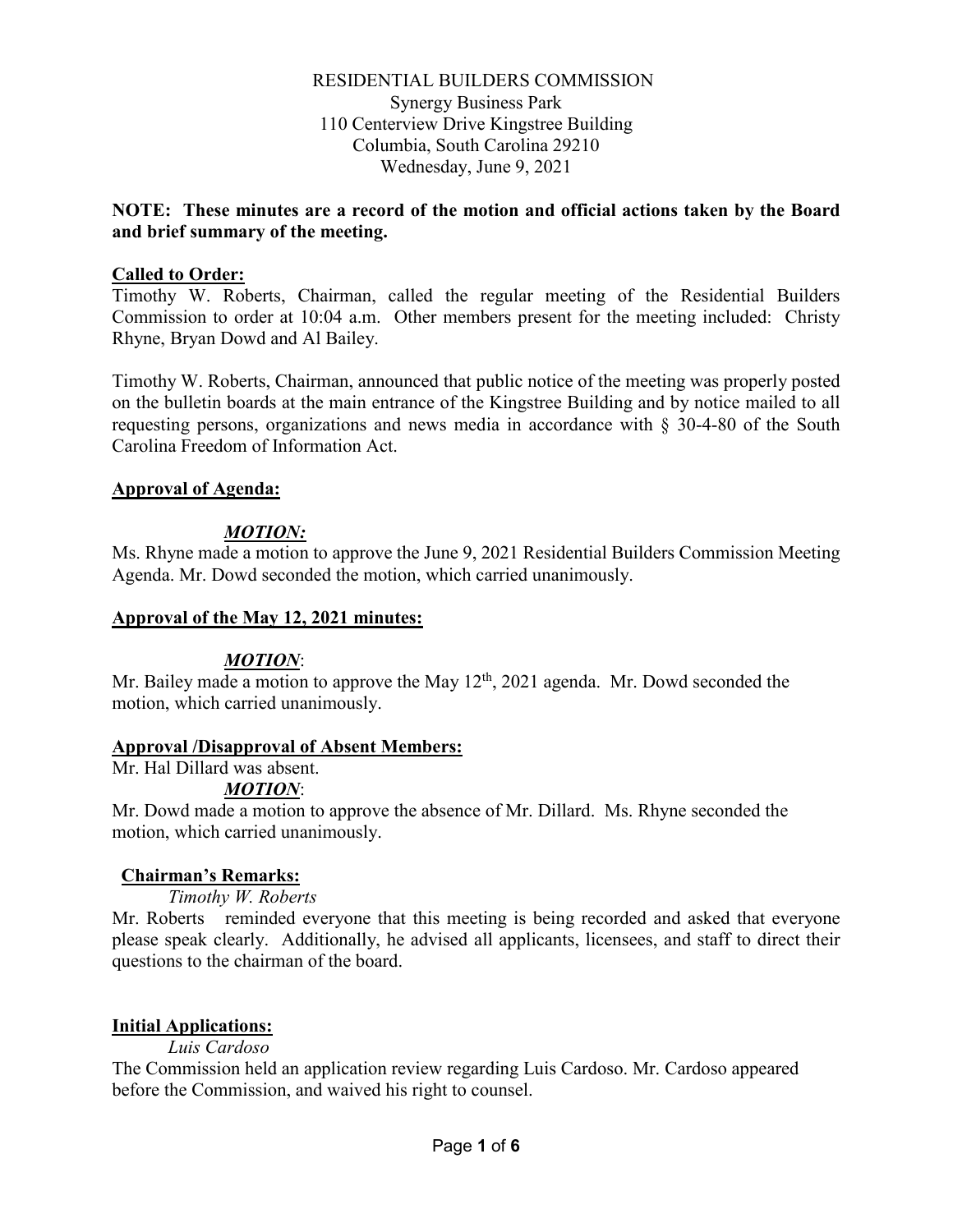#### *MOTION*:

Mr. Bailey made a motion to allow Mr. Cardoso to sit for the exam. Ms. Rhyne seconded the motion, which carried unanimously.

#### *Danielle Michaels*

The Commission held an application review regarding Danielle Michaels. Ms. Michaels appeared before the Commission and waived her right to counsel.

#### *MOTION*:

Mr. Bailey made a motion to allow Ms. Michaels to sit for the exam. Ms. Rhyne seconded the motion, which did not carry unanimously. Mr. Dowd opposed.

#### *John Vernon*

The Commission held an application review regarding John Vernon. Mr. Vernon appeared before the Commission and waived his right to counsel. He presented a witness, Mr. Tom Dillard.

#### *MOTION*:

Mr. Bailey made a motion to allow Mr. Vernon to sit for the exam. Ms. Rhyne seconded the motion, which carried unanimously.

#### *Christopher Figura*

The Commission held an application review regarding Christopher Figura. Mr. Figura appeared before the Commission and waived his right to counsel.

### *MOTION*:

Mr. Dowd made a motion to allow Mr. Figura to sit for the exam. Ms. Rhyne seconded the motion, which carried unanimously.

#### *Terry Collins*

The Commission held an application review regarding Terry Collins. Mr. Collins appeared before the Commission and waived his right to counsel.

#### *MOTION*:

Mr. Bailey made a motion to allow Mr. Collins to sit for the exam. Ms. Rhyne seconded the motion, which carried unanimously.

#### *Kenneth Mussell*

The Commission held an application review regarding Kenneth Mussell. Mr. Mussell appeared before the Commission and waived his right to counsel.

### *MOTION*:

Mr. Dowd made a motion to allow Mr. Mussell to sit for the exam. Ms. Rhyne seconded the motion, which carried unanimously.

#### *Lashon Johnson*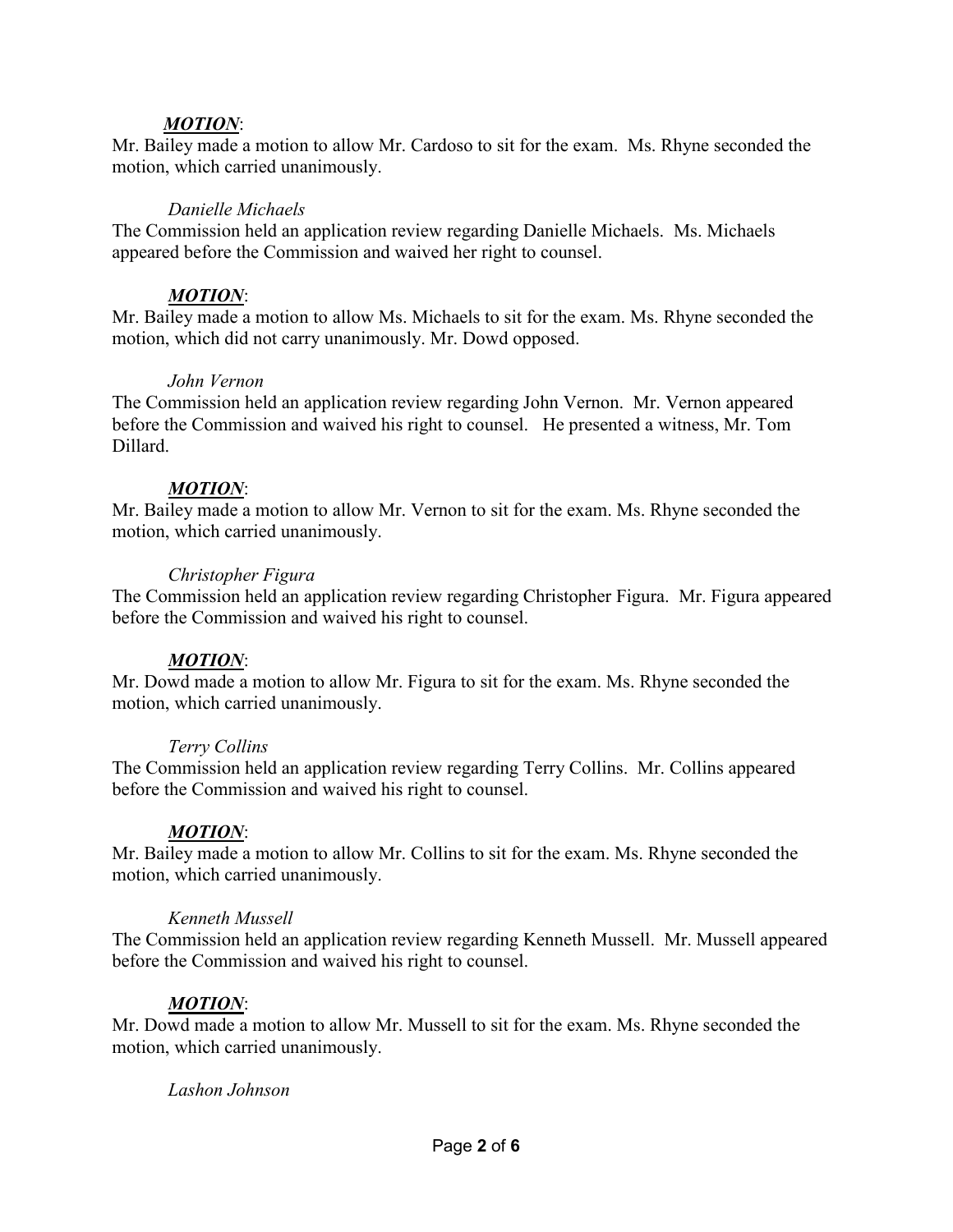The Commission held an application review regarding Lashon Johnson. Mr. Johnson appeared before the Commission and waived his right to counsel.

# *MOTION*:

Mr. Bailey made a motion to allow Mr. Sumner to sit for the exam. Ms. Rhyne seconded the motion, which carried unanimously.

## *Steven Pearson*

The Commission held an application review regarding Mr. Steven Pearson. Mr. Pearson appeared before the Commission and waived his right to counsel.

# *MOTION*:

Mr. Dowd made a motion to allow Mr. Pearson to sit for the exam. Ms. Rhyne seconded the motion, which carried unanimously.

### *Ahmed Alford*

The Commission held an application review regarding Mr. Ahmed Alfred. Mr. Alfred appeared before the Commission and waived his right to counsel.

# *MOTION*:

Ms. Rhyne made a motion to allow Mr. Alford to sit for the exam. Mr. Dowd seconded the motion, which carried unanimously.

# *ODC Final Order Hearing Waiver Proposal:*

Erin Baldwin, Attorney with the Office of Disciplinary Counsel, presented the Commission with a proposal for a respondent to waive a final order hearing. Under the proposal, if a respondent agrees with the Hearing Officer's Recommendation, they can sign a waiver of appearance at a final order hearing. This process would help reduce the number of final order hearings at monthly Commission meetings in cases where a respondent is satisfied with the Hearing Officer's Recommendation. In the event that the respondent does not sign the waiver or wishes to contest the Hearing Officer's Recommendation, the Commission would then schedule a final order hearing in accordance with its current practice.

# *MOTION*:

Ms. Rhyne made a motion to accept the waiver proposal as presented by Ms. Baldwin. Mr. Bailey seconded the motion, which carried unanimously.

# **Initial Application reviews:** *continued*

### *Jeffrey Nelms*

The Commission held an application review regarding Mr. Jeffrey Nelms. Mr. Nelms appeared before the Commission and waived his right to counsel.

# *MOTION*:

Mr. Bailey made a motion to allow Mr. Nelms to sit for the exam. Mr. Dowd seconded the motion, which carried unanimously.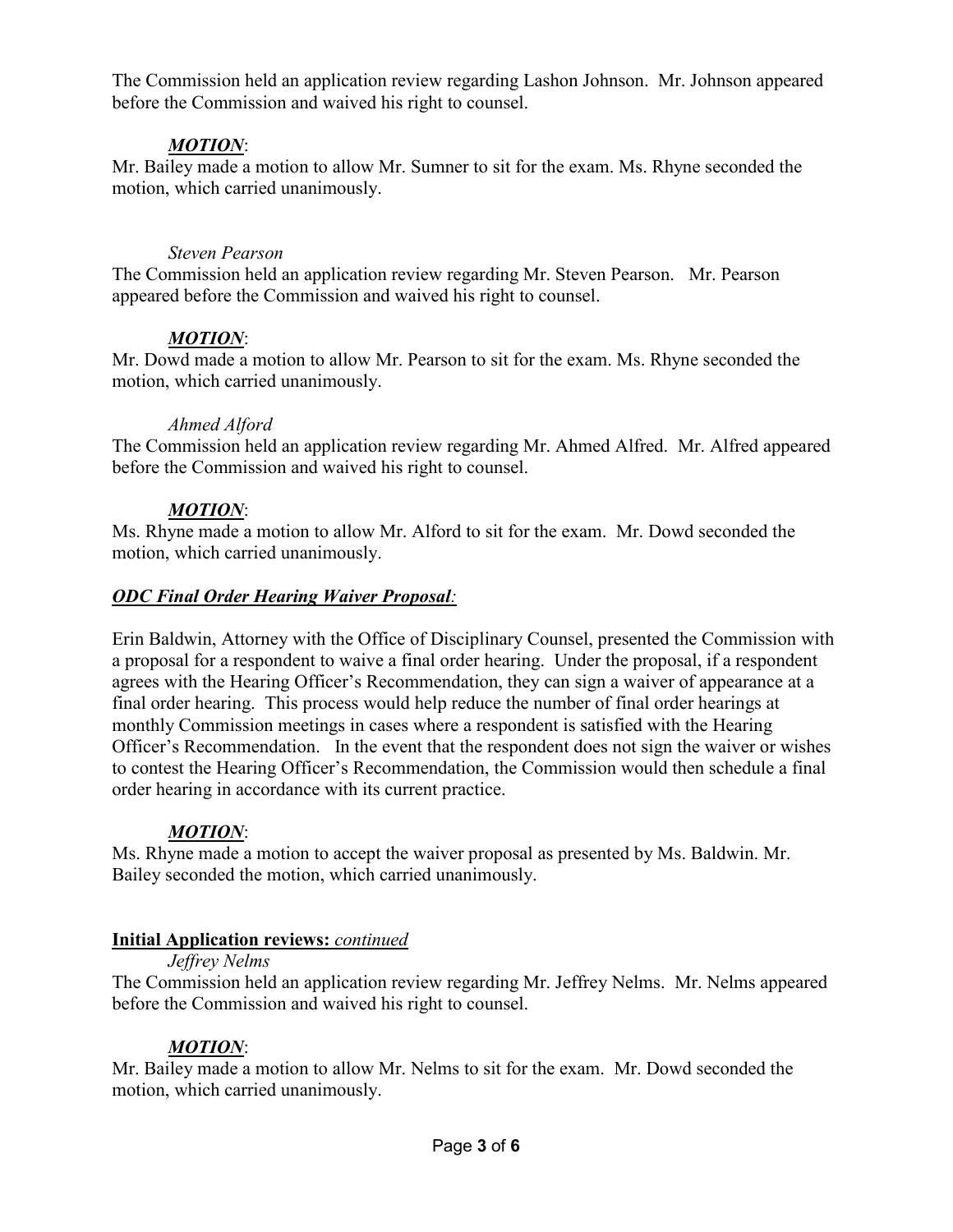# **Approval of NASCLA Travel:**

Janet Baumberger, Administrator for the Residential Builders Commission, presented the Commission with a travel approval request for NASCLA travel for 2021. Janet provided the Commission with the travel request for all NASCLA travel for 2021 and the NASCLA annual conference travel for two Commissioners, and 4 LLR staff (Administrator, Advice Counsel, One member from ODC and OIE).

# *MOTION*:

Mr. Dowd made a motion to approve NASCLA travel for 2021. Mr. Bailey seconded the motion, which carried unanimously.

# **Renewal:** *Failure to answer yes on renewal*

*James Ginn*

The Commission held an application review regarding Mr. James Ginn. Mr. Ginn appeared before the Commission and waived his right to counsel.

# *MOTION*:

Mr. Dowd made a motion to give Mr. Ginn 30 days to provide payment arrangements on the outstanding judgment(s) or the license will be suspended. Ms. Rhyne seconded the motion, which carried unanimously.

# **Administrator's Remarks for Information:**

Janet Baumberger, Administrator for the Residential Builders Commission

- **1.** *Agenda order for disciplinary and application reviews hearings* Ms. Baumberger presented the Commission with information in regards to a recent inquiry from ODC regarding the order of the agenda. The Commission agreed to consider requests to move hearings to the beginning of the agenda on a case by case basis should it be requested by a respondent, an attorney, or the State.
- **2.** *Return to in-person disciplinary hearings* The Commission will return to in-person disciplinary hearings effective July 1, 2021.
- **3.** *Application Fraud Timeframe*

Ms. Baumberger requested clarification from the Commission if they wanted to place a time frame on disciplinary cases that involve application fraud. The Commission confirmed there was not a time frame on an application fraud complaint. All application fraud complaints should be reviewed no matter the date of occurrence.

**4.** *Renewal Update*

Ms. Baumberger provided the Commission with a status update for the 2021-2023 Specialty renewal cycle.

# **OIE Report – Mr. Todd Bond:**

*Todd Bond, Chief Investigator of OIE*

Mr. Todd Bond presented the OIE report. He reported the number of investigations as of June 9, 2021.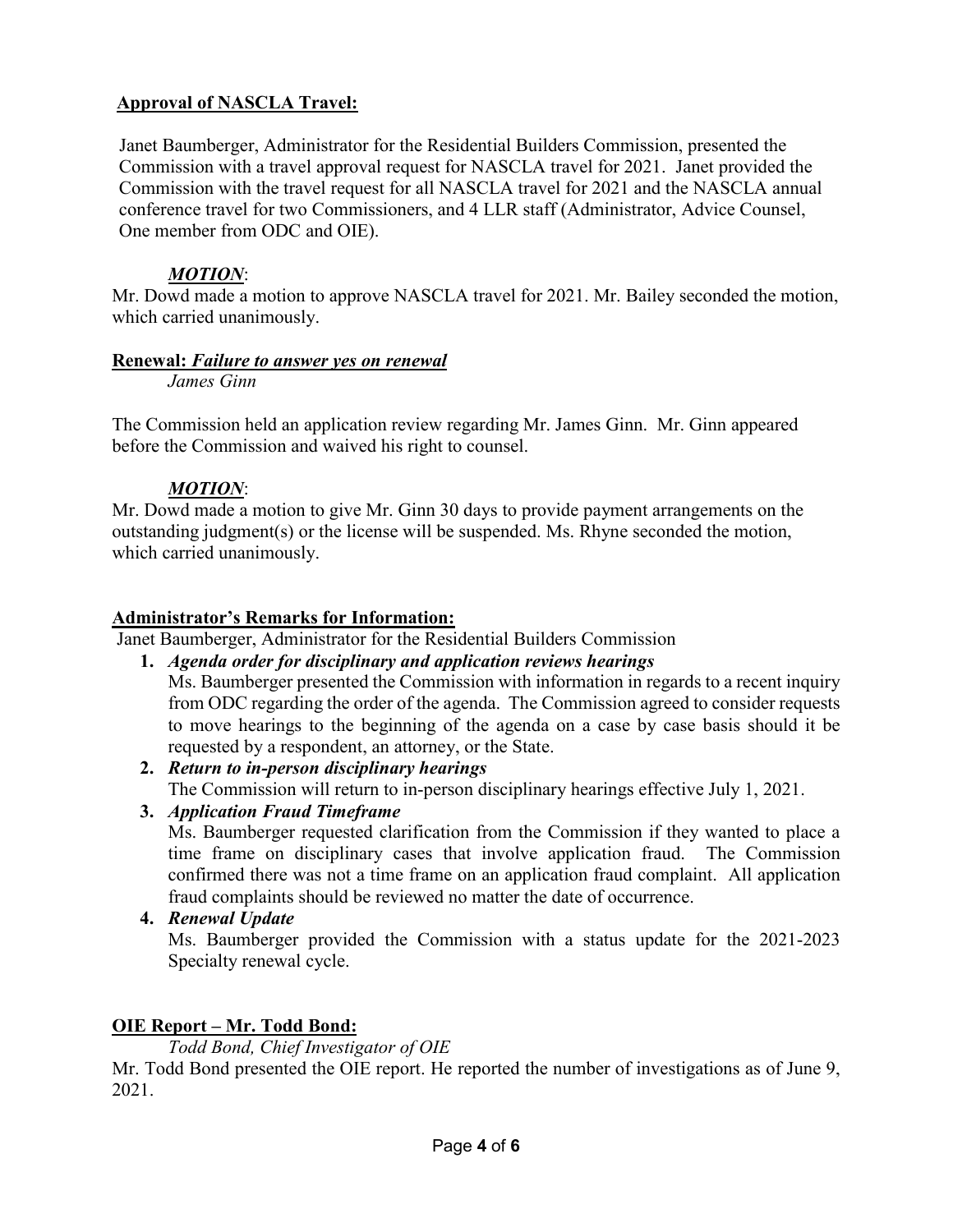# **As of June 9, 2021: Complaints Received –453 Active Investigations – 261 Closed Cases –482**

#### **New Business:**

A. Recommendations of the IRC

# *MOTION*

Mr. Dowd made a motion to approve the IRC Resolution Guidelines. Ms. Rhyne seconded the motion, which carried unanimously.

B. Resolution Guidelines

# *MOTION*

Mr. Bailey made a motion to approve the IRC Resolution Guidelines. Mr. Dowd seconded the motion, which carried unanimously.

### **Initial Application reviews: Continued**

### *Thomas Arledge*

The Commission held an application review regarding Mr. Thomas Arledge. Mr. Arledge appeared before the Commission and waived his right to counsel.

### *MOTION*:

Mr. Bailey made a motion to approve Mr. Arledge with the condition that if arrested on any other charges or convicted of the pending charges, he must reappear before the Commission for further consideration. There was not a second on the motion. The motion failed.

### *MOTION*:

Mr. Dowd made a motion to deny Mr. Arledge's request for a specialty registration at this time. Ms. Rhyne seconded the motion, which carried unanimously.

### *Vincenzo Panzarino*

Mr. Vincenzo Panzarino did not appear before the Commission.

### *MOTION:*

No motions were made.

### *Brycen Questad*

Mr. Brycen Questad did not appear before the Commission.

# *MOTION:*

No motions were made.

# **Old Business:**

None.

#### **Public Comments:** None.